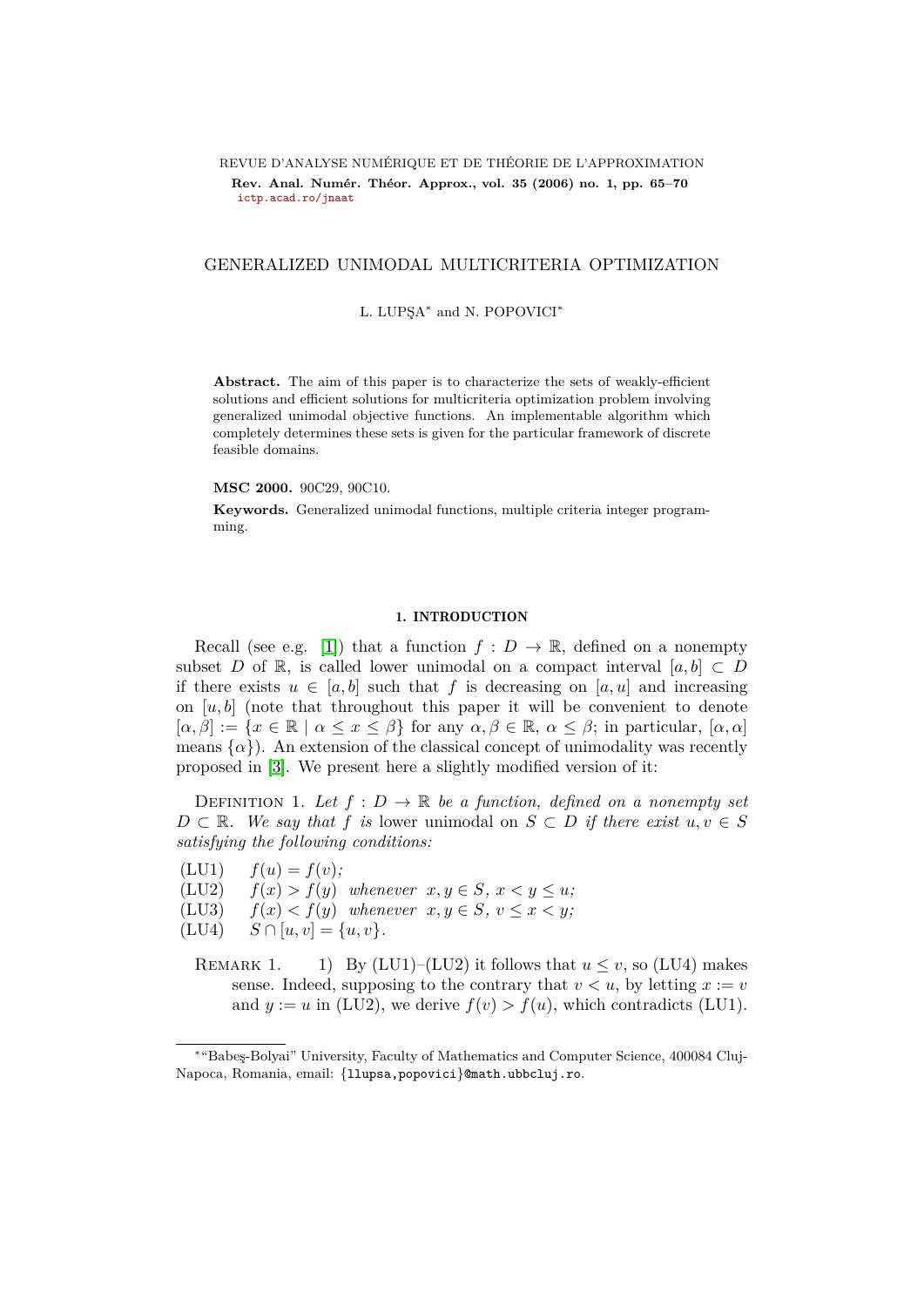2) As a direct consequence of  $(LU1)–(LU4)$  we can easily deduce that for any  $x, y \in S$  the following implications hold:

$$
x < y \le v \implies f(x) \ge f(y);
$$
  

$$
u \le x < y \implies f(x) \le f(y).
$$

3) If *f* is lower unimodal on *S*, then there exists a unique pair  $(u, v) \in$  $S \times S$  of numbers satisfying (LU1)–(LU4), implicitly defined by:

Arg<sub>*x \in S*</sub> 
$$
f(x) = \{u, v\}
$$
 and  $u \le v$ .

- 4) When  $S = D$  in Definition [1](#page-0-0) is a compact interval, it follows by  $(LU4)$ that  $u = v$  and we recover the classical notion of lower unimodality. In this case Argmin  $f(x) = \{u\}.$
- 5) If *f* is lower unimodal on  $S = D \cap \mathbb{Z}$ , then there exists an unique integer  $u \in D$  such that either  $\operatorname{Argmin}_{x \in S} f(x) = \{u\}$  or  $\operatorname{Argmin}_{x \in S} f(x) = \{u, u + 1\}.$
- 6) It is easily seen that if  $f$  is lower unimodal (in the classical sense) on a compact interval *D* then *f* is lower unimodal on every nonempty finite subset  $S$  of  $D$ .

EXAMPLE 1. Consider the function  $f : \mathbb{R} \to \mathbb{R}$ , defined for all  $x \in \mathbb{R}$ by  $f(x) = |x^2 - x|$ . It is easily seen that *f* is lower unimodal on Z and Argmin  $f(x) = \{0, 1\}$ . *x*∈Z

### <span id="page-1-0"></span>2. UNIMODAL MULTICRITERIA OPTIMIZATION

Let  $f = (f_1, \ldots, f_m) : D \to \mathbb{R}^m$   $(m \in \mathbb{N}, m \ge 2)$  be a vector-valued function defined on a nonempty set  $D \subset \mathbb{R}$ , such that the scalar components  $f_1, \ldots, f_m$ are lower unimodal on a nonempty subset *S* of *D*. Consider the multicriteria optimization problem:

(1) 
$$
\begin{cases} \text{Minimize} & f(x) \\ \text{subject to} & x \in S, \end{cases}
$$

where the partial ordering in the image space of the objective function is understood to be induced by the standard ordering cone  $\mathbb{R}^m_+$ . More precisely, denoting  $I := \{1, ..., m\}$ , we have for any  $a = (a_1, ..., a_m)$ ,  $b = (b_1, ..., b_m)$  $\mathbb{R}^n$ :

$$
a \le b \iff a_i \le b_i, \quad \text{for all} \quad i \in I,
$$
  

$$
a < b \iff a_i < b_i, \quad \text{for all} \quad i \in I.
$$

Recall (see e.g. [\[2\]](#page-5-2)) that the sets of *efficient solutions* and *weakly-efficient solutions* of problem [\(1\)](#page-1-0) are given, respectively, by:

$$
\begin{array}{rcl} \text{Eff}(S;f) & := & \{x \in S \mid (f(x) - \mathbb{R}^m_+) \cap f(S) = \{f(x)\}\} \\ & = & \{x \in S \mid \nexists y \in S \text{ such that } f(y) \le f(x) \ne f(y)\} \,, \end{array}
$$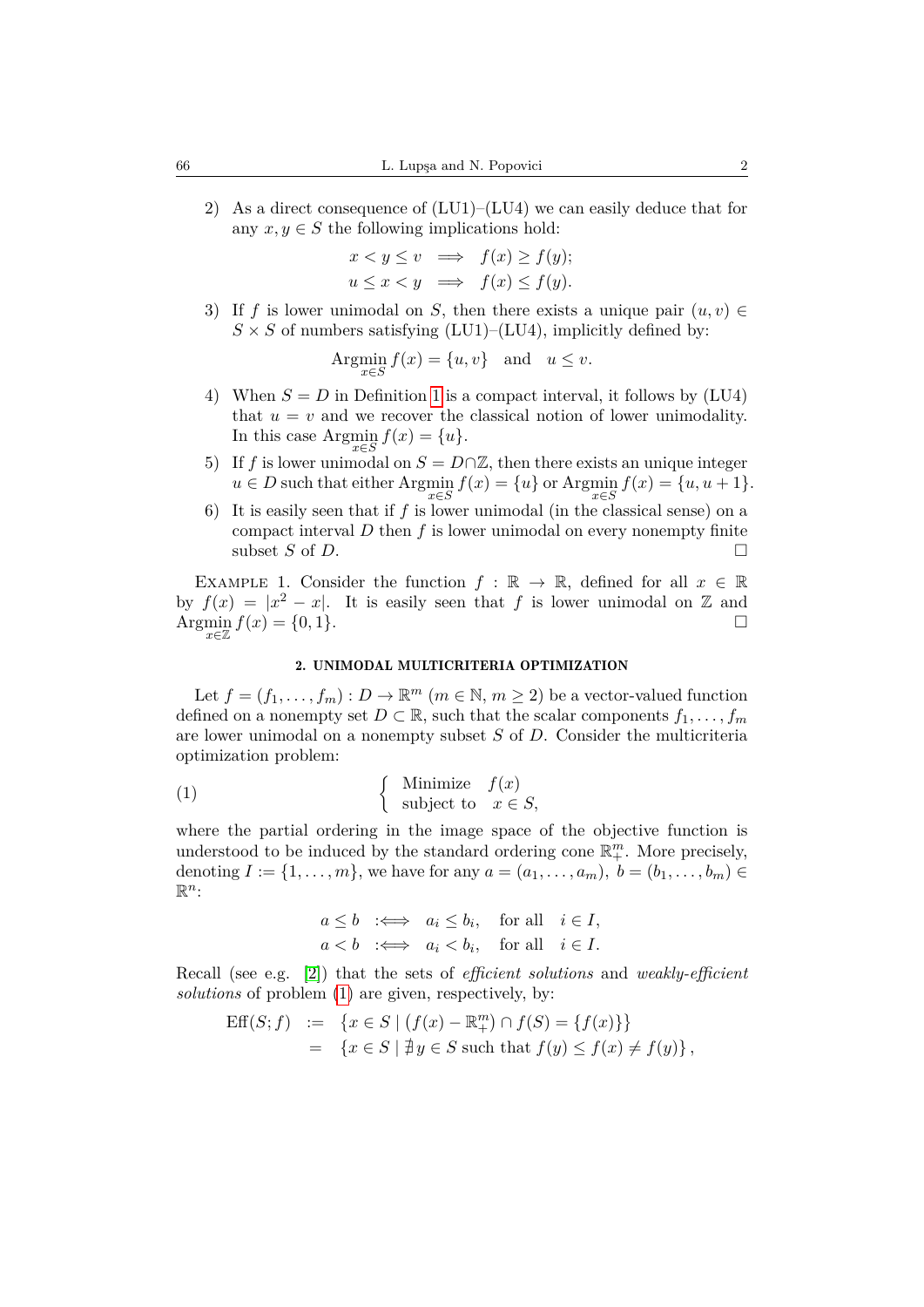$$
\begin{array}{rcl} \text{WEff}(S; f) & := & \{ x \in S \mid (f(x) - \text{int } \mathbb{R}^m_+) \cap f(S) = \emptyset \} \\ & = & \{ x \in S \mid \nexists y \in S \text{ such that } f(y) < f(x) \} \,. \end{array}
$$

The principal aim of this paper is to show that both the sets  $\text{Eff}(S; f)$ and WEff $(S; f)$  can be completely determined by only using the numbers  $u_1, v_1, \ldots, u_m, v_m$ , implicitly defined (in view of Remark [1.](#page-0-1)3) by

$$
\operatorname{Arg} \min_{x \in S} f_i(x) = \{u_i, v_i\} \quad \text{and} \quad u_i \le v_i, \quad \text{for all} \quad i \in I.
$$

To this end, we firstly introduce the following notations:

<span id="page-2-1"></span>
$$
\underline{u}:=\min_{i\in I}u_i,\quad \underline{v}:=\min_{i\in I}v_i,\quad \overline{u}:=\max_{i\in I}u_i\quad \text{and}\quad \overline{v}:=\max_{i\in I}v_i.
$$

- REMARK 2. 1) Recalling that  $u_i \leq v_i$  for all  $i \in I$ , it is easily seen that  $u \leq \min\{\underline{v}, \overline{u}\} \leq \max\{\underline{v}, \overline{u}\} \leq \overline{v}.$ 
	- 2) If  $\overline{u} < \underline{v}$  then for each  $i \in I$  we have  $u_i \leq \overline{u} < \underline{v} \leq v_i$ , which in view of (LU4) implies that  $u_i = \overline{u}$  and  $\underline{v} = v_i$ . In this case we have  $\underline{u} = \overline{u} = u_i$ and  $\underline{v} = \overline{v} = v_i$ , for all  $i \in I$ .

<span id="page-2-3"></span>Theorem 2. *The set of weakly efficient solutions of problem* [\(1\)](#page-1-0) *admits the following representation:*

(2) 
$$
\text{WEff}(S; f) = [\underline{u}, \overline{v}] \cap S.
$$

*Proof.* Suppose to the contrary that there exists  $x \in \text{WEff}(S; f)$  such that  $x \notin [\underline{u}, \overline{v}] \cap S$ . Since  $x \in S$ , it follows that either  $x < \underline{u}$  or  $x > \overline{v}$ . In the first case we have  $x < u \leq u_i$ , hence  $f_i(x) > f_i(u)$  for each  $i \in I$ , which yields  $f(\underline{u}) < f(x)$ , contradicting the weak efficiency of x. In the second case we should have  $v_i \leq \overline{v} < x$ , hence  $f_i(\overline{v}) < f_i(x)$  for each  $i \in I$ , which yields  $f(\overline{v}) < f(x)$ , contradicting again the weak efficiency of *x*. Thus the inclusion  $WEff(S; f) \subset [u, \overline{v}] \cap S$  holds.

In order to prove the converse inclusion, let us suppose to the contrary that there exists  $x \in [\underline{u}, \overline{v}] \cap S \setminus \text{WEff}(S; f)$ . Then we can find some  $y \in S$  such that

<span id="page-2-0"></span>(3) 
$$
f_i(y) < f_i(x), \quad \text{for all} \quad i \in I.
$$

Obviously  $x \neq y$ . If  $x < y$  then (in view of the second implication in Remark [1.](#page-0-1)2) it follows by [\(3\)](#page-2-0) that  $x < u_i$  for every  $i \in I$ , which yields  $x < u_i$ , a contradiction. Similarly, if  $y < x$  then (in view of the first implication in Remark [1.](#page-0-1)2) we can deduce by [\(3\)](#page-2-0) that  $x > v_i$  for every  $i \in I$ , which yields  $x > \overline{v}$ , contradicting again the choice of *x*. Thus the inclusion  $[u, \overline{v}] \cap S \subset$ WEff $(S; f)$  holds and relation [\(2\)](#page-2-1) is proven.

<span id="page-2-4"></span>Theorem 3. *The set of efficient solutions of problem* [\(1\)](#page-1-0) *is given by the following representation:*

(4) 
$$
\text{Eff}(S; f) = [\min\{\underline{v}, \overline{u}\}, \max\{\underline{v}, \overline{u}\}] \cap S.
$$

<span id="page-2-2"></span>*Proof.* We will distinguish two cases: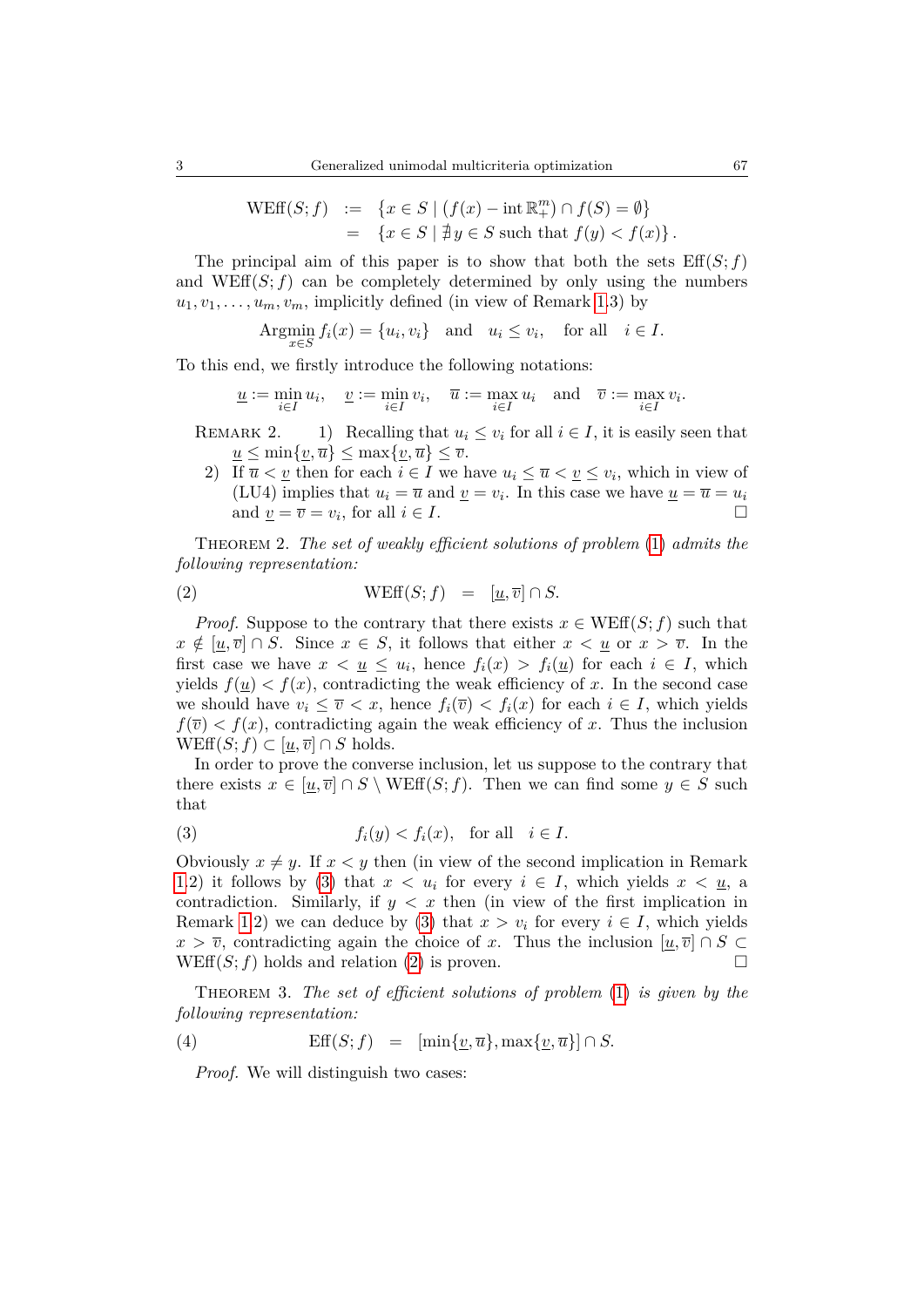Case 1:  $\overline{u} < \underline{v}$ . In this case, according to Remark [2.](#page-0-1)2, we have  $\underline{u} = \overline{u} = u_i$  and  $\nu = \overline{v} = v_i$  for all  $i \in I$ . In view of Remark [1.](#page-0-1)3 and (LU4) we infer that

<span id="page-3-1"></span>
$$
\bigcap_{i \in I} \text{Argmin}_{x \in S} f_i(x) = [\overline{u}, \underline{v}] \cap S,
$$

which actually means [\(4\)](#page-2-2), since in this case the efficient solutions become ideal efficient (cf. Proposition 2.2.2 in [\[2\]](#page-5-2)).

Case 2:  $v \leq \overline{u}$ . In this case relation [\(4\)](#page-2-2) can be rewritten as:

(5) 
$$
\text{Eff}(S; f) = [\underline{v}, \overline{u}] \cap S.
$$

Suppose to the contrary that there exists  $x \in \text{Eff}(S; f)$  such that  $x \notin [v, \overline{u}] \cap S$ . Since  $x \in S$ , it follows that either  $x < v$  or  $x > \overline{u}$ . If  $x < y$ , then for each  $i \in I$  we have  $x < y \leq v_i$ , which (in view of Remark [1.](#page-0-1)2) implies that  $f_i(x) \geq f_i(\underline{v})$ . Hence  $f(x) \geq f(\underline{v})$ . Since  $x \in \text{Eff}(S; f)$  it follows that  $f(x) = f(y)$ . Taking into account that  $x < y \leq v_i$  and  $f_i(y) = f_i(x)$  for each  $i \in I$ , we can deduce (in view of (LU1)–(LU4)) that  $u_i = x < v_i$  for all  $i \in I$ . In particular, it follows that  $\overline{u} < \underline{v}$ , a contradiction. Similarly, if  $x > \overline{u}$ , then for each  $i \in I$  we have  $u_i \leq \overline{u} < x$ , which (in view of Remark [1.](#page-0-1)2) implies that  $f_i(\overline{u}) \leq f_i(x)$ . Hence  $f(\overline{u}) \leq f(x)$ . Since  $x \in \text{Eff}(S; f)$  it follows that  $f(\overline{u}) = f(x)$ . Taking into account that  $u_i \leq \overline{u} < x$  and  $f_i(\overline{u}) = f_i(x)$ for each  $i \in I$ , we can deduce that  $u_i = \overline{u} < x = v_i$  for all  $i \in I$ . In particular, it follows that  $\overline{u} < \underline{v}$ , which gives again a contradiction. Thus inclusion  $\mathrm{Eff}(S; f) \subset [v, \overline{u}] \cap S$  holds.

In order to prove the converse inclusion, let us suppose to the contrary that there exists  $x \in [v, \overline{u}] \cap S \setminus \text{Eff}(S; f)$ . Then we can find some  $y \in S$  such that  $f(y) \leq f(x)$  and  $f(y) \neq f(x)$ . It follows that

(6) 
$$
f_i(y) \le f_i(x), \text{ for all } i \in I
$$

<span id="page-3-0"></span>and  $y \neq x$ . If  $y < x$  then we have  $y < x \leq \overline{u}$ . In particular, by choosing *h* ∈ *I* such that  $u_h = \overline{u}$ , we obtain  $y < x \leq u_h$ , which in view of (LU2) yields  $f_h(y) > f_h(x)$ , contradicting [\(6\)](#page-3-0). Similarly, if  $x < y$  then we have  $v \leq x \leq y$ . In particular, by choosing  $k \in I$  such that  $v_k = v$ , we obtain  $v_k \leq x \leq y$ , which in view of (LU3) yields  $f_k(x) \leq f_k(y)$ , contradicting again [\(6\)](#page-3-0). Thus the inclusion  $[\underline{v}, \overline{u}] \cap S \subset \text{Eff}(S; f)$  also holds.

Consequently, relation [\(5\)](#page-3-1) is proven.

 $\Box$ 

REMARK 3. 1) By Theorem [2](#page-2-3) and Theorem [3](#page-2-4) it follows that in the particular case when  $\overline{u} < \underline{v}$  we have

$$
Eff(S; f) = WEff(S; f) = \{u_i, v_i\}, \text{ for all } i \in I.
$$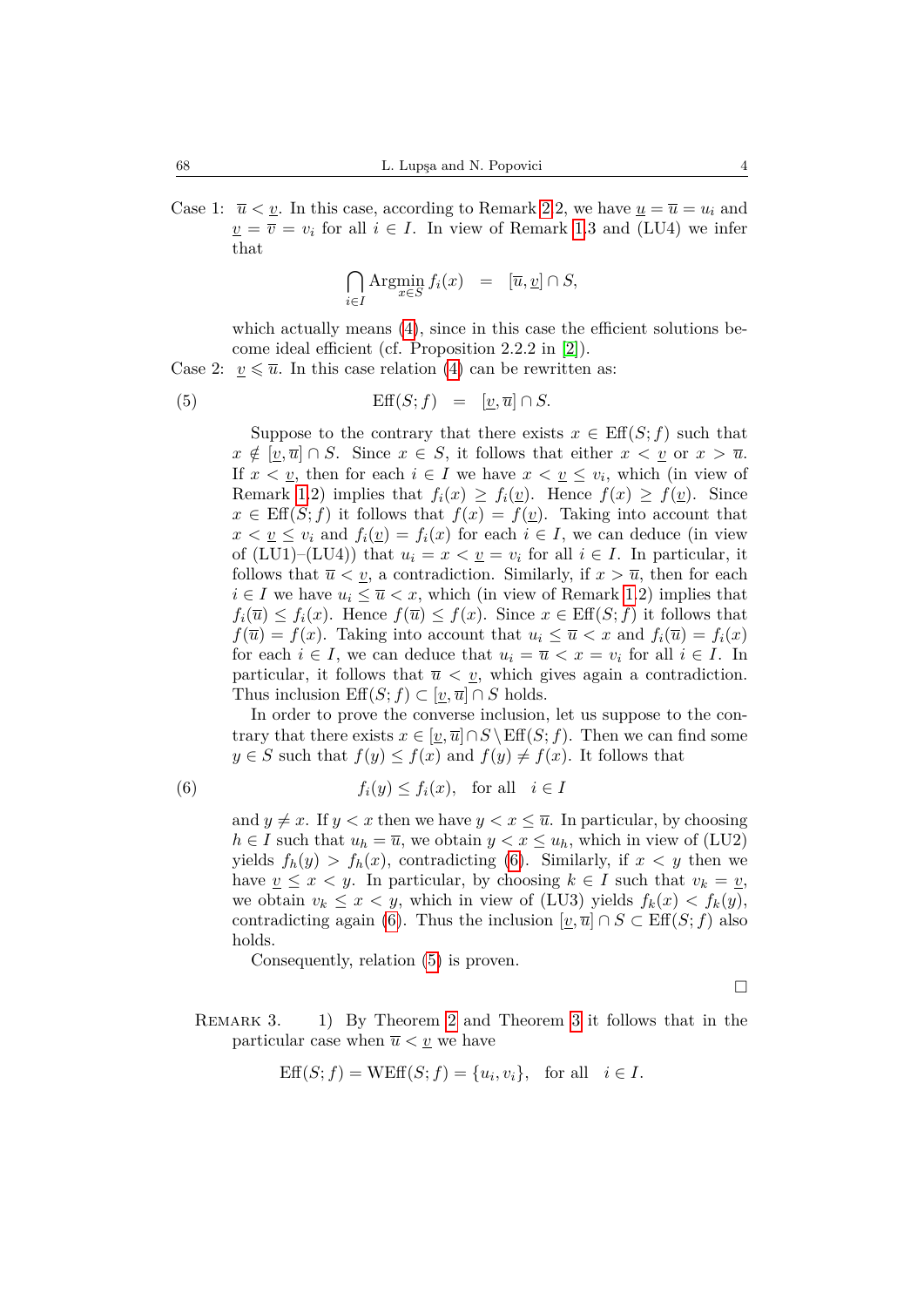2) As a direct consequence of Theorem [2](#page-2-3) and Theorem [3,](#page-2-4) we can also deduce that in the particular case when *S* is an interval (i.e. the functions  $f_1, \ldots, f_m$  are lower unimodal in the classical sense) we have

$$
Eff(S; f) = WEff(S; f) = [\underline{u}, \overline{v}].
$$

Note that this representation was already obtained in [\[5\]](#page-5-3), by using a quite different approach, based on some results from [\[4\]](#page-5-4).  $\Box$ 

# 3. NUMERICAL APPROACH

In what follows we consider the particular case where the feasible set *S* of problem [\(1\)](#page-1-0) is discrete. More precisely, we assume that all objective functions  $f_1, \ldots, f_m$  are lower unimodal on a finite set  $S = \{x_1, \ldots, x_n\} \subset D$ , where  $n \in \mathbb{N}, n \geq 2$  $n \in \mathbb{N}, n \geq 2$ , and  $x_1 < \cdots < x_n$ . In this case, Theorem 2 and Theorem [3](#page-2-4) can be used to design a numerical method for solving problem [\(1\)](#page-1-0). Throughout the algorithm below, the elements  $u, \bar{u}, v$  and  $\bar{v}$ , needed for generating the sets WEff $(S; f)$  and Eff $(S; f)$ , will be  $x_{j_{\underline{u}}}, x_{j_{\overline{u}}}, x_{j_{\underline{v}}}$  and  $x_{j_{\overline{v}}},$  respectively.

# **Algorithm**

- $1^{\circ}$  Set  $j := 1$ .
- 2° Set  $i := 1$ .
- $3^{\circ}$  If  $f_i(x_j) \leq f_i(x_{j+1})$  then go to step  $4^{\circ}$ , else set  $i := i+1$  and go to step 7°.
- <sup>4°</sup> If  $f_i(x_j) = f_i(x_{j+1})$  then go to step 5<sup>°</sup>, else set  $j_v := j$  and go to step  $9^\circ$ .
- 5° Set  $i := i + 1$ .
- 6<sup>°</sup> If *i* ≤ *m* then go to step 4<sup>°</sup>, else set  $j_{\underline{v}} := j + 1$  and go to step 9<sup>°</sup>.
- <sup>7°</sup> If  $i \leq m$  then go to step 3<sup>°</sup>, else set  $\overline{j} := j + 1$ .
- 8° If  $j < n$  then go to step 2°, else set  $j_{\underline{v}} := j$ .
- 9° Set  $j_{\underline{u}} := j$ .
- 10 $^{\circ}$  Set  $j := n$ .
- 11° Set  $i := 1$ .
- 12<sup>°</sup> If  $f_i(x_{j-1}) \ge f_i(x_j)$  then go to step 13<sup>°</sup>, else set  $i := i + 1$  and go to step  $16°$ .
- 13<sup>°</sup> If  $f_i(x_{j-1}) = f_i(x_j)$  then go to step 14<sup>°</sup>, else set  $j_{\overline{u}} := j$  and go to step 18◦ .
- 14° Set  $i := i + 1$ .
- 15<sup>°</sup> If  $i \leq m$  then go to step 13<sup>°</sup>, else set  $j_{\overline{u}} := j 1$  and go to step 18<sup>°</sup>.
- 16° If  $i \leq m$  then go to step 12°, else set  $j := j 1$ .
- 17° If  $j > 1$  then go to step 11°, else set  $j_{\overline{u}} := j$ .
- 18° Set  $j_{\overline{v}} := j$ .
- 19° Generate WEff $(S; f) := \{x_j \mid j_u \leq j \leq j_{\overline{v}}\}.$